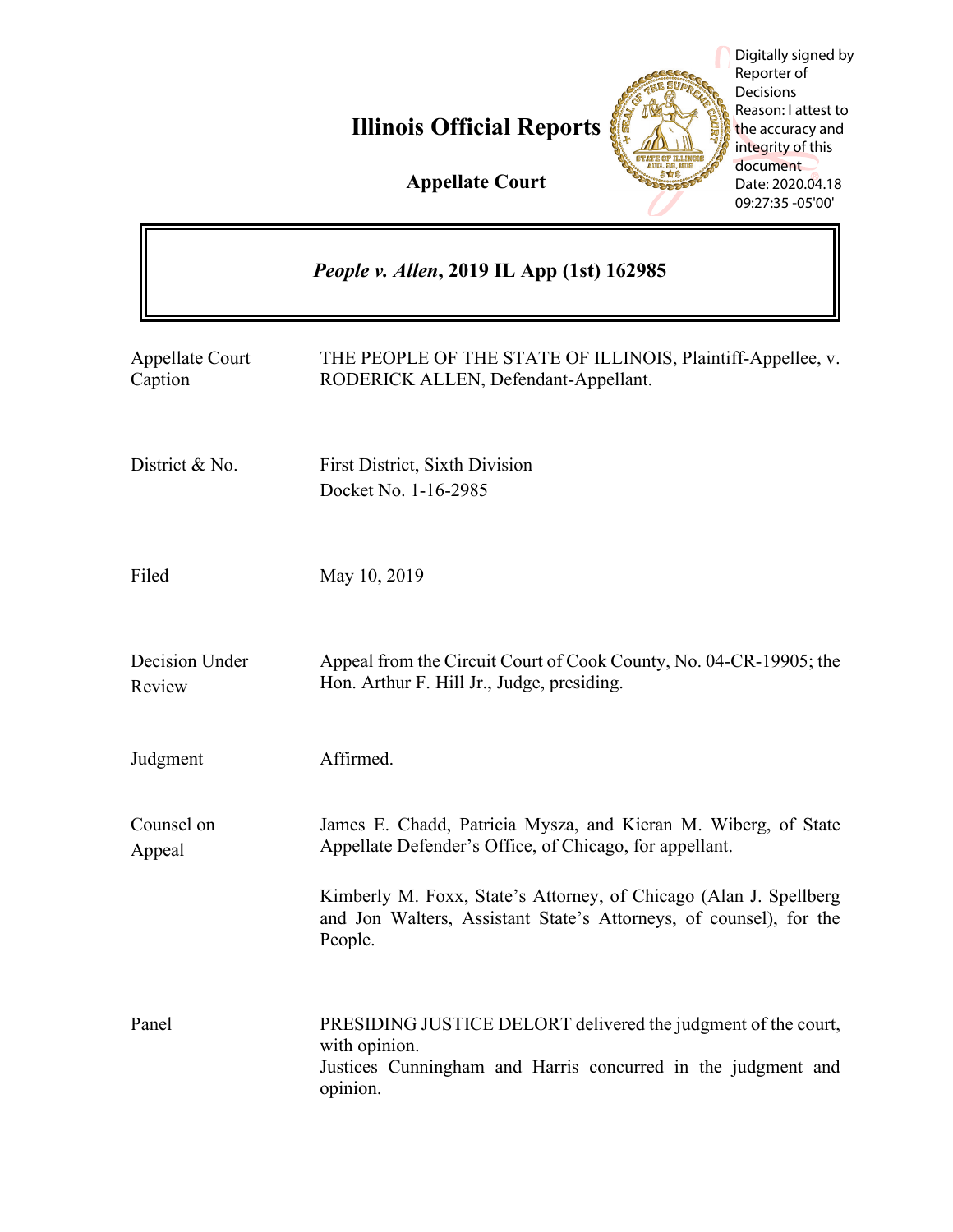### **OPINION**

¶ 1 This case involves the difficult question of how the Post-Conviction Hearing Act (Act) (725 ILCS 5/122-1 *et seq.* (West 2016)) can fairly be applied to individuals who, due to mental illness, are incapable of making a *pro se* showing of an arguably meritorious claim at the first stage of the postconviction process. Petitioner, Roderick Allen, appeals an order of the circuit court of Cook County, denying leave to file his third successive *pro se* petition. The state appellate defender argues on his behalf that the Act is unconstitutional as applied to him because his mental illness renders him incapable of meeting the threshold burden of showing an arguably meritorious claim.<sup>1</sup> Because that issue was not raised in the petition at the circuit court level, we are compelled to find that it cannot be raised in this appeal.

### ¶ 2 I. BACKGROUND

¶ 3 The record of petitioner's trial is set forth fully in this court's opinion on direct appeal. *People v. Allen*, 401 Ill. App. 3d 840 (2010). Additionally, the record of his first postconviction proceedings is set forth fully in this court's Illinois Supreme Court Rule 23 (eff. July 1, 2011) order on appeal from the dismissal of his first petition for relief under the Act. *People v. Allen*, 2013 IL App (1st) 110747-U. Therefore, we recite only those facts that are relevant to this appeal.

¶ 4 Petitioner was convicted of home invasion and the first degree murder of his sister, Debbie Whitebear. On August 7, 2004, he entered the home of his mother, Frances Allen, and stabbed his sister several times in the chest, killing her. Petitioner's theory of the case—which he maintained throughout pretrial, trial, and posttrial proceedings—was that he killed his sister to protect their elderly mother from her abuse. The abuse, he believed, was part of an ongoing scheme by his siblings to hide from him the existence of a real estate trust to which he was the beneficiary. Petitioner maintained that this secret trust held the property of a man named Carl Lewis, whom petitioner believed was his real father. Petitioner posited that the man who raised him, Claude W. Allen Jr., was not his real father, but was, in fact, a serial killer who was responsible for the disappearance of numerous missing persons.

¶ 5 Before trial, the circuit court appointed a public defender to represent petitioner. Before long, however, petitioner filed a *pro se* "Motion for Withdrawal of the Public Defender," in which he argued that the public defender was "in direct collusion with the Assistant State's Attorney." He also claimed that, in a prior drug-related criminal case, a different assistant state's attorney had colluded with a different Cook County circuit court judge to "turn[ ] their backs on the documented exploits of a serial child killer, one Claude W. Allen, Jr. \*\*\* and proceeded to maliciously prosecute the then and now defendant, Roderick T. Allen, in order to facilitate Claude Allen's efforts to cheat Roderick Allen of an inheritance."

¶ 6 Over the course of the protracted pretrial proceedings, petitioner was examined by four psychologists and psychiatrists. At a fitness hearing, three of those doctors testified that petitioner was not fit to stand trial because he suffered from a psychotic delusional disorder. Their conclusions were informed by their review of numerous *pro se* motions that petitioner

<sup>&</sup>lt;sup>1</sup>The state appellate defender acknowledges that petitioner does not agree that he is delusional or mentally ill. Consequently, we abandon the convention of attributing counsel's arguments to the petitioner himself.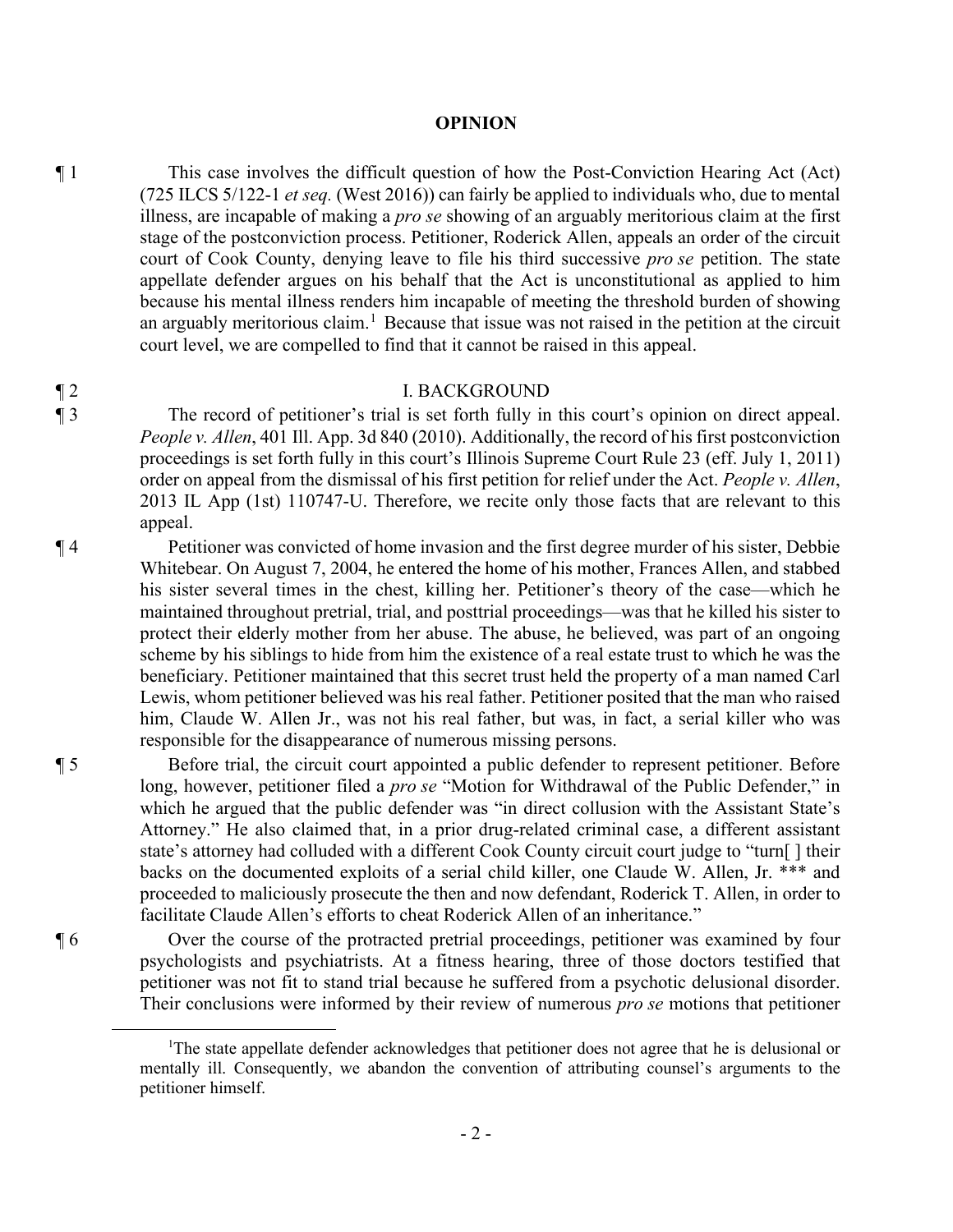had filed, in which he alleged or implied that his appointed counsel, at least one Chicago police officer, the Ku Klux Klan, and "delivery truck drivers of the *Chicago Tribune* Newspaper" were all involved in a string of disappearances in the Chicago area. Petitioner's delusions also included his belief that his surviving sister, his counsel, the judge, and the prosecutor were colluding to prevent him from receiving an inheritance. Petitioner contended that he was fit for trial, and one doctor testified that he agreed. The jury found petitioner unfit to stand trial and determined that he could be restored to fitness within a year with treatment. He was remanded to the Department of Human Services Division of Mental Health and remained at the Chester Mental Health Center, where he was treated without medication.

¶ 7 After six months of treatment, the court found that petitioner had been restored to fitness and therefore was fit for trial. Shortly thereafter, petitioner again peppered the court with *pro se* motions, including a motion to proceed *pro se*. The court advised petitioner that he would be held to the same standards as an attorney, to which petitioner replied he understood. The court then discharged petitioner's attorney.

¶ 8 Petitioner's additional *pro se* motions alleged, among other things, that the transcript of his fitness hearing had been falsified and that the State was withholding evidence regarding the missing persons investigations. He moved for the appointment of an expert to investigate whether wounds to the victim's hands had been "inflicted [some time after petitioner stabbed the victim] to imitate defensive wounds," whether one of the three wounds to the victim's chest was inflicted by some unidentified party after petitioner had already stabbed her twice, whether a certain bloody shirt had been planted on the decedent, and whether "specimens were taken from the decedent's rectum and vagina to determine if canine semen was present."

¶ 9 In May, 2007, the circuit court stated:

"I have some concerns about what's going on here in terms of what it is that you are doing and how you are proceeding and your perception about our proceedings here and so I have a *bona fide* doubt once again about whether or not you are fit to stand trial."

One of the doctors who testified at the fitness hearing examined petitioner once again and found him to be fit.

¶ 10 Petitioner's case was reassigned for trial in November 2007. The court reviewed the waiver of counsel with petitioner and confirmed that he still wanted to represent himself.

¶ 11 At trial, the evidence showed that petitioner rushed into his mother's home as she was returning from the grocery store with her caregiver and stabbed his sister in the heart. Petitioner did not dispute those basic facts. However, he did argue that the autopsy photographs were not authentic. Among the State's witnesses was petitioner's mother's neighbor, Kenneth Brooks. Brooks testified that he alerted another neighbor, who happened to be a police officer, that he heard a woman screaming for help.

- ¶ 12 When the State rested, petitioner sought to recall his surviving sister, Paula Powers, to question her about his mother's guardianship proceedings, the theft of his inheritance, and how Whitebear sought revenge against their mother for telling him about the stolen inheritance. The court denied the request, finding those issues irrelevant.
- ¶ 13 Petitioner then testified on his own behalf. He admitted to stabbing Whitebear twice but speculated that a police officer who came on the scene later inflicted a third stab wound. He stated that he stabbed his sister in order to protect their mother from Whitebear's ongoing abuse. He claimed that Whitebear forced their mother to engage in acts of bestiality with her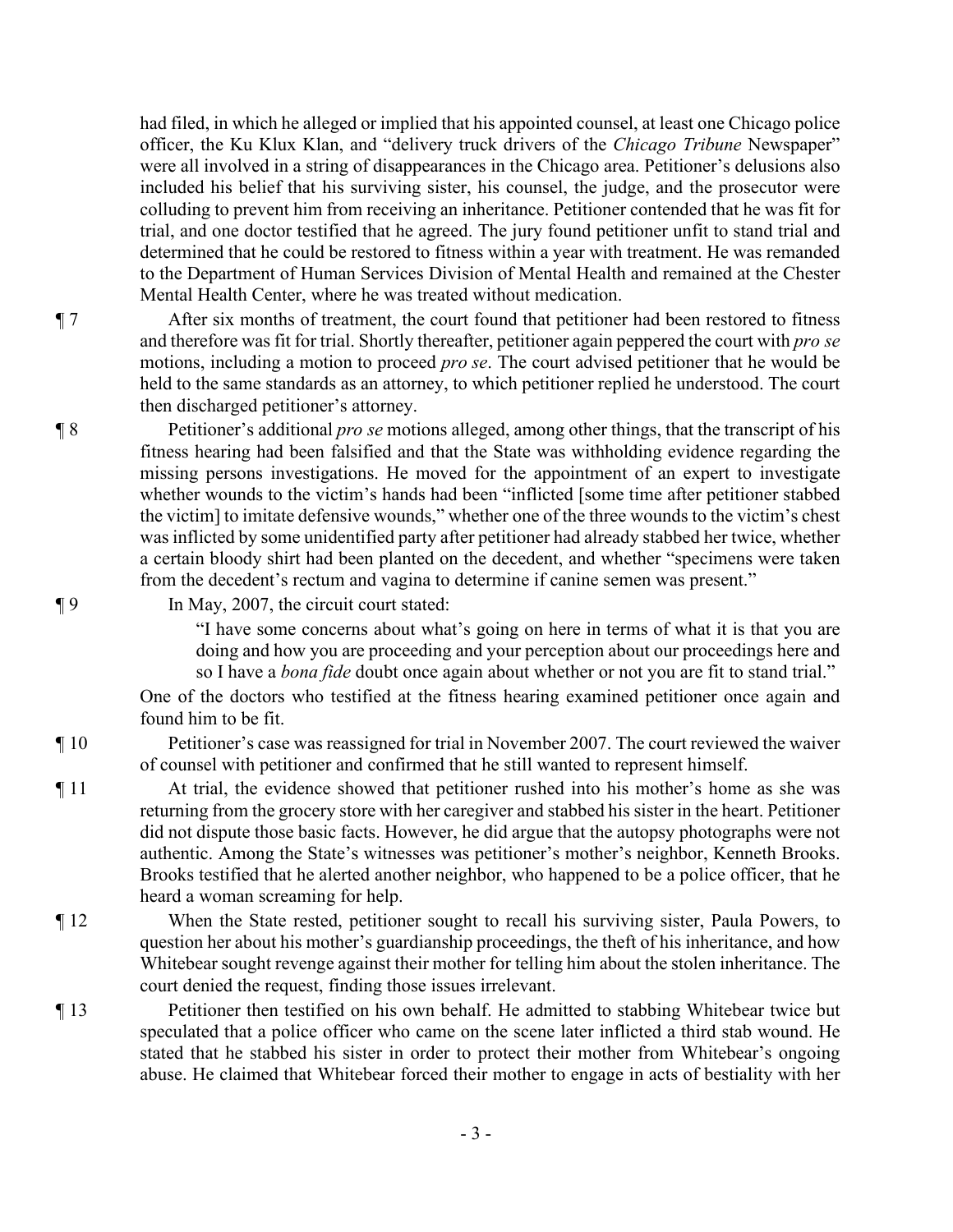dog and fed her substances that were not fit for human consumption. He admitted that his mother had not told him about any abuse but that he could tell by the look on her face and the way she leaned on him when he helped her up the stairs on the day of the murder.

¶ 14 The court denied petitioner's request for jury instructions on self-defense and second degree murder. The court also rejected several other proposed instructions. The jury found petitioner guilty of first degree murder and home invasion.

¶ 15 Petitioner filed posttrial motions reiterating his claims about the allegedly stolen inheritance and the authenticity of the autopsy photographs. In ruling on these motions, the court stated, "there is no doubt in my mind that this defendant absolutely believed in his mind, he believed [his] mother was in danger. That belief was totally unreasonable." The court further commented, "The defendant for the last three and a half years or so has believed that he had justification for taking his sister's life." The court denied the motions.

- ¶ 16 At sentencing, petitioner maintained that his sisters had conspired to get him into legal trouble and that the whole proceedings were "all about being defrauded" of his inheritance. The court sentenced him to 60 years' imprisonment for the murder and a consecutive term of 25 years for home invasion.
- ¶ 17 On direct appeal, petitioner was represented by the Office of the State Appellate Defender. He argued, among other things, that he was not mentally competent to represent himself *pro se* pursuant to *Indiana v. Edwards*, 554 U.S. 164 (2008), and that his waiver of trial counsel was invalid. *Allen*, 401 Ill. App. 3d at 842. This court affirmed the judgment of the circuit court. *Id.* at 857. Petitioner petitioned the Illinois Supreme Court for leave to appeal, which that court denied on September 29, 2010. *People v. Allen*, 237 Ill. 2d 562 (2010) (table). The United States Supreme Court denied petitioner's request for a writ of *certiorari*. *Allen v. Illinois*, 563 U.S. 1034 (2011) (table).
- ¶ 18 In petitioner's first *pro se* petition for relief under the Act, he alleged that (1) he was denied the right to a speedy trial due to the fitness proceedings, (2) the trial court erred in denying his request for an investigator and expert testimony regarding the stab wounds and the falsified autopsy photographs, (3) the circuit court erred in admitting the falsified photographs, (4) the forensic pathologist perjured herself regarding the autopsy photographs, (5) appellate counsel was ineffective for not raising an issue regarding the denial of self-defense and second degree murder jury instructions based on his allegation that his sister had poisoned their mother and forced her to engage in acts of bestiality with a dog, and (6) the circuit court erred when it refused a request for standby counsel. In support of these claims, petitioner alleged that the trial transcripts had been falsified in no fewer than 100 specified places. The circuit court summarily dismissed that petition, and we affirmed. *People v. Allen*, 2013 IL App (1st) 110747-U, ¶ 48.
- ¶ 19 Petitioner filed a number of *pro se* motions with this court during the pendency of that appeal. Among other things, he asserted that the correctional center staff had given him "a contaminated tuberculosis skin test injection" and that he had filed a grievance against a doctor "for cultivating bacteria in an effort to simulate a tooth infection." He moved this court to "supplement the record on appeal" by incorporating dozens of his alleged "corrections" to the transcripts. He also sought discovery related to whether the circuit court judge who presided over his mother's guardianship proceedings was aware of the usurped inheritance.
- ¶ 20 He then filed an "amendment" to his first postconviction petition. The circuit court treated it as a motion for leave to file a successive petition and denied it. The circuit court found that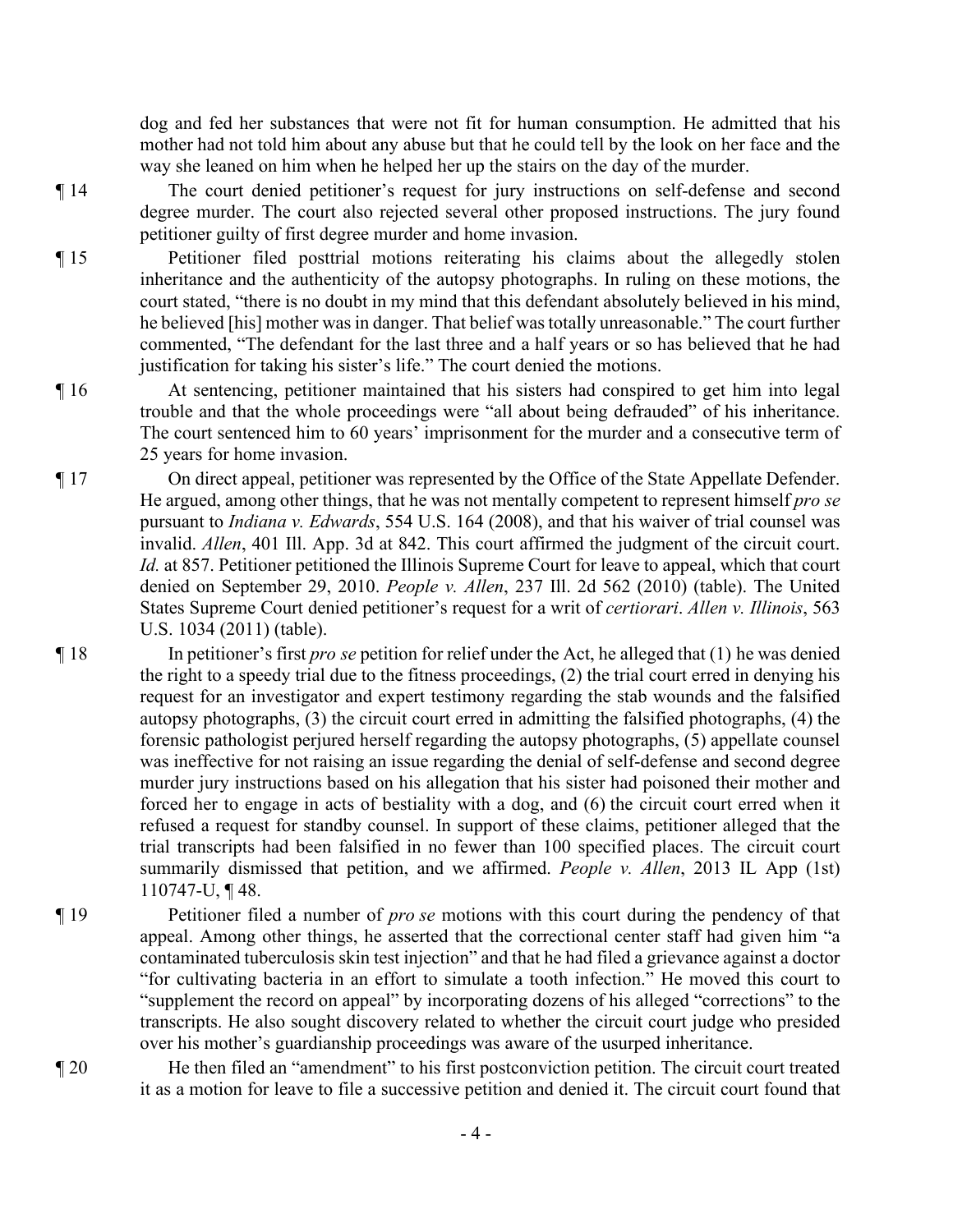all but two of the claims were barred by *res judicata* and that those two failed on their merits under the cause and prejudice test. In denying petitioner's claim based on falsification of the transcripts, the circuit court called the claim "absurd" and requiring "an advanced leap of the imagination."

¶ 21 On December 13, 2013, petitioner sought leave to file another amended postconviction petition. Although many claims were merely reiterations of those made before, he also added a claim that the person who testified at trial as his mother's neighbor, "Kenneth Brooks," was an imposter. He claimed that he had met the real Brooks before, and the man who testified was not him. The circuit court denied leave to file the petition, finding that most of the claims were barred by *res judicata*. And, although the claims about Brooks were not barred, the court found that they were not supported by the record and "patently fanciful." The circuit court observed that petitioner was "still misguided by his faulty understanding of the concept of self defense," which led him to raise claims that could not possibly bring him any relief.

¶ 22 On appeal from that order, petitioner moved this court *not* to appoint counsel for him. We denied that request on the grounds that his previous *pro se* filings with this court were so voluminous and, often, inappropriate that his objections were overridden by our right, and the State's right, to have the issues presented in an orderly fashion. We noted that a criminal defendant has no federal constitutional right to proceed *pro se* at the appellate level. See *Martinez v. Court of Appeal*, 528 U.S. 152, 163 (2000). The Office of the State Appellate Defender determined that there were no issues of arguable merit and moved to withdraw pursuant to *Pennsylvania v. Finley*, 481 U.S. 551 (1987). We granted that motion and affirmed. *People v. Allen*, 2015 IL App (1st) 140803-U, ¶ 11.

¶ 23 On November 9, 2015, petitioner filed his third successive postconviction petition. Together with several amendments and other motions, this petition is the subject of the current appeal. Petitioner alleged that appointed appellate counsel on his second successive postconviction petition rendered ineffective assistance for not raising the following issues: (1) ineffective assistance of trial counsel at the fitness hearing, (2) denial of access to recorded conversations with his mother, (3) use of a fraudulent autopsy photograph at trial, (4) use of a fraudulent photograph depicting a white T-shirt at the crime scene, (5) cumulative error resulting from the use of fraudulent photographs at trial, (6) violation of his right to a speedy trial, (7) error in the denial of his request for an investigator and expert witness, (8) error in the denial of his motions for discovery and subpoena requests, (9) error in the denial of requested self-defense jury instructions, and (10) error in the denial of standby counsel.

¶ 24 On January 20, 2016, petitioner moved the circuit court to appoint an expert to compare the transcripts of the trial proceedings to the stenographic notes. He opined that such expert examination would reveal numerous falsifications, particularly with respect to the autopsy photographs and a number of "missing" comments by the State.

¶ 25 On January 26, 2016, petitioner filed a petition to supplement his petition. The supplement alleged new claims of ineffective assistance of appellate counsel. He alleged that his appellate counsel rendered ineffective assistance by (1) failing to identify a published Illinois court decision stating that mere words and gestures could be sufficient to give rise to a reasonable belief that harm was imminent, (2) failing to acquire and supplement the record with affidavits from the fitness evaluators answering questions about whether they had received money in exchange for finding that petitioner was not fit for trial, (3) failing to raise an issue as to the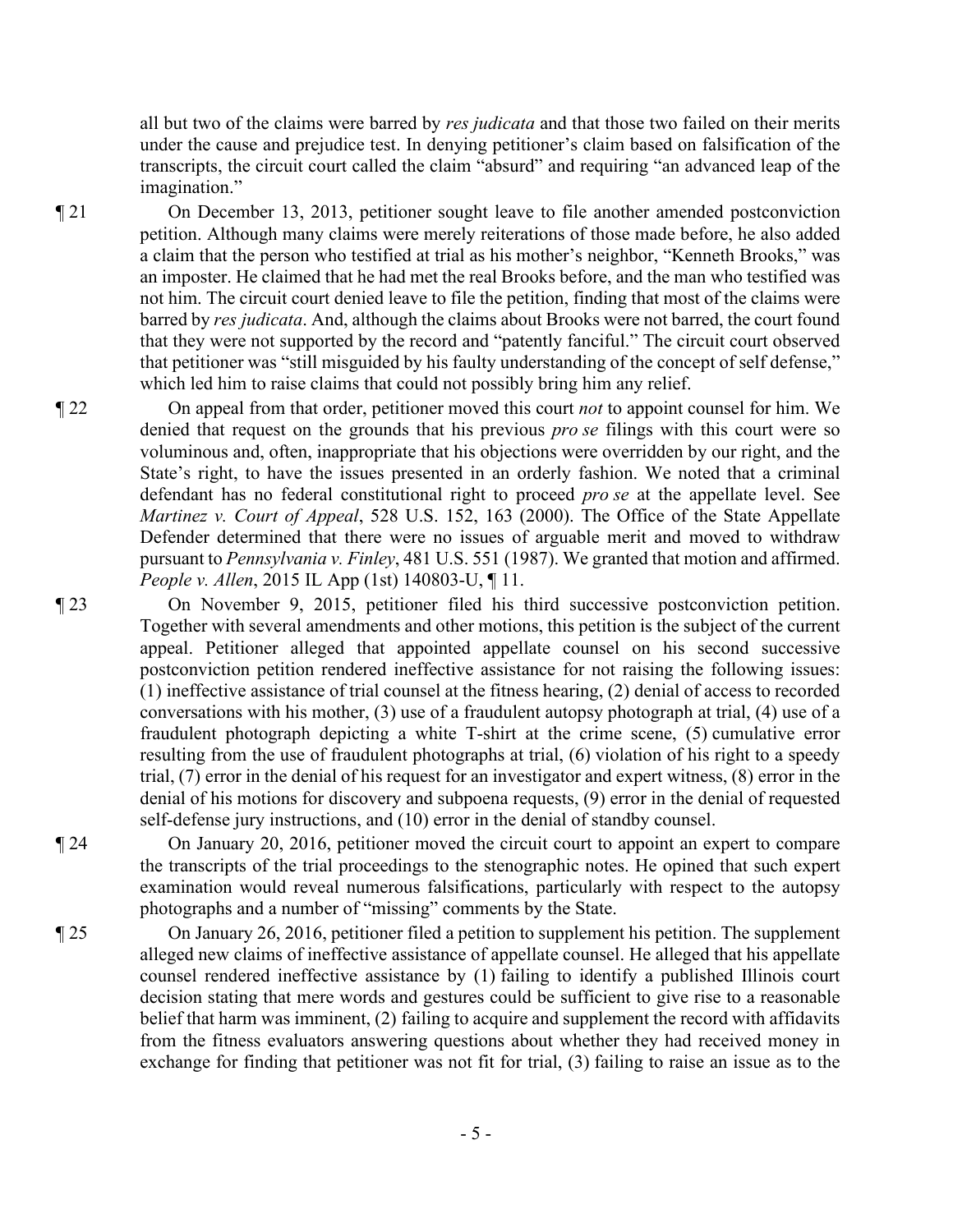falsification of transcripts, and (4) failing to supplement the record with a memorandum of law that petitioner had filed with his first postconviction petition.

¶ 26 The circuit court denied leave to file the third successive petition, along with the supplement. The court found that petitioner had not established any prejudice from the alleged failures of his appellate counsel. The court found that the bulk of the claims were barred by the doctrine of *res judicata*. As to the allegation that appellate counsel failed to provide a specific case citation and failed to obtain affidavits about his sister paying fitness evaluators, the court found that the allegations were "[n]on-factual and non-specific assertions \*\*\* insufficient to require a hearing under the Act." The court also denied the motion for expert assistance in reviewing the transcripts. On December 1, 2016, this court granted petitioner leave to file a late notice of appeal from the circuit court's order denying his motion for expert assistance and denying him leave to file his third successive petition. This appeal follows.

# ¶ 27 II. ANALYSIS

- ¶ 28 The primary issue in this appeal is whether petitioner is so mentally ill that he is incapable of advancing past the first stage of postconviction proceedings without the assistance of counsel. If so, we must determine the appropriate remedy.
- ¶ 29 "The Post-Conviction Hearing Act provides a procedural mechanism through which a criminal defendant can assert that his federal or state constitutional rights were substantially violated in his original trial or sentencing hearing." *People v. Davis*, 2014 IL 115595, ¶ 13. The Act allows inquiry into constitutional issues arising in the original proceeding which have not been raised and could not have been adjudicated on direct appeal. *Id.* Therefore, issues that could have been raised on direct appeal are forfeited. *Id.* The Act contemplates the filing of only one petition without leave of court (725 ILCS 5/122-1(f) (West 2016)), and "any claim not presented in an original or amended petition is waived." *People v. Sanders*, 2016 IL 118123, ¶ 24; see also *People v. Evans*, 186 Ill. 2d 83, 91-92 (1999) (the judgment of the reviewing court on a previous appeal is *res judicata* as to the issues actually decided, and any claim that could have been presented in the direct appeal is, if not raised, thereafter barred under the doctrine of waiver).
- 

¶ 30 Proceedings under the Act are divided into three stages. *People v. Pendleton*, 223 Ill. 2d 458, 472 (2006). "At the first stage, the circuit court must, within 90 days of the petition's filing, independently review the petition, taking the allegations as true, and determine whether 'the petition is frivolous or is patently without merit.' " *People v. Hodges*, 234 Ill. 2d 1, 10 (2009) (quoting *People v. Edwards*, 197 Ill. 2d 239, 244 (2001)); 725 ILCS 5/122-2.1(a)(2) (West 2016). A petition is frivolous or patently without merit "only if the petition has no arguable basis \*\*\* in law or in fact." *Hodges*, 234 Ill. 2d at 11-12. A petition lacks an arguable basis in law or fact if it "is based on an indisputably meritless legal theory or a fanciful factual allegation." *Id.* at 16. A legal theory is "indisputably meritless" if it is "completely contradicted by the record," and a factual allegation is "fanciful" if it is "fantastic or delusional." *Id.* at 16- 17.

¶ 31 "[T]he court shall appoint counsel" if the proceedings advance to the second stage and the petitioner so requests. 725 ILCS 5/122-4 (West 2016). It is only through legislative grace that petitioners have this limited right to counsel in postconviction proceedings. *People v. Porter*, 122 Ill. 2d 64, 72 (1988) (citing *People v. Ward*, 124 Ill. App. 3d 974, 978 (1984)).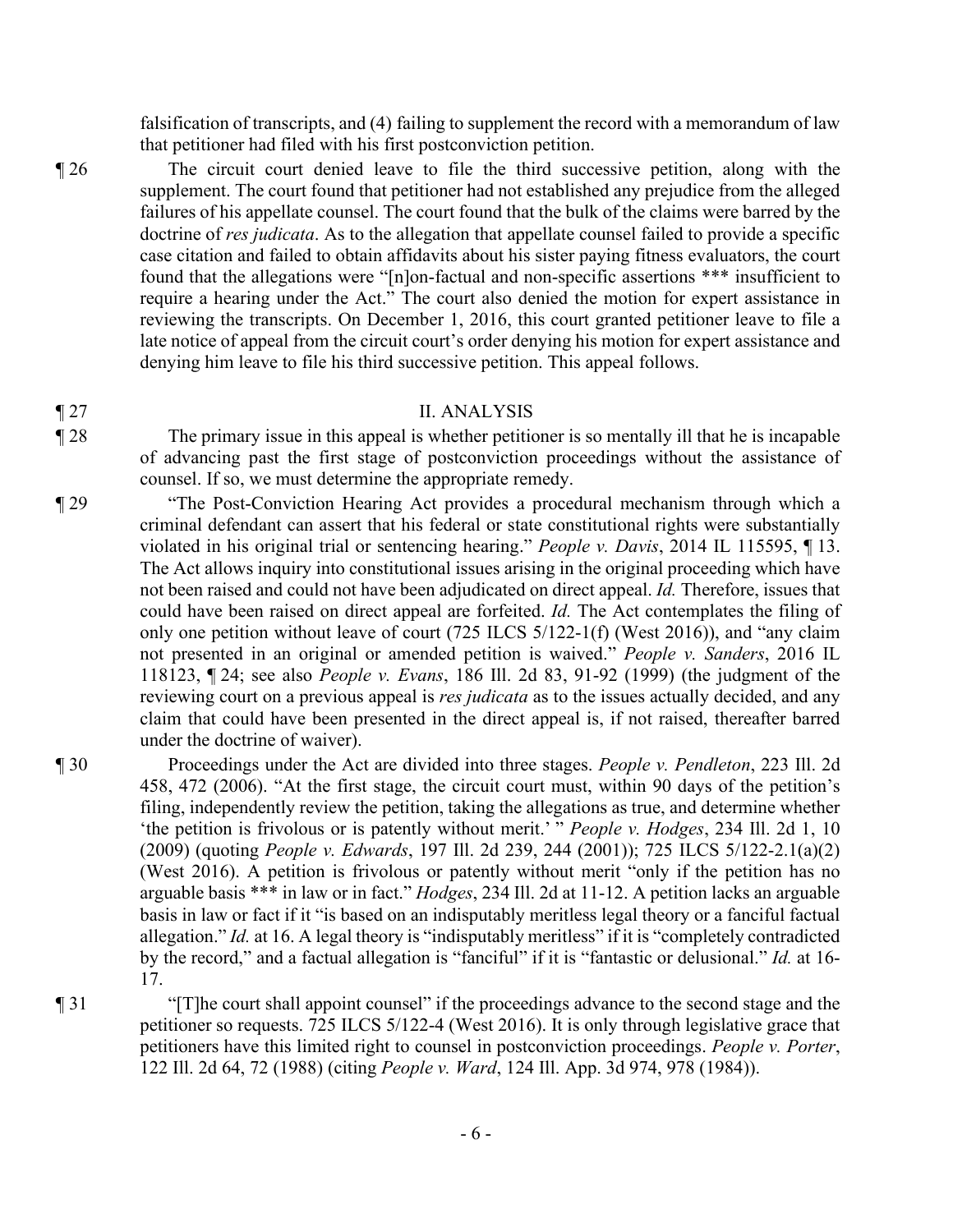¶ 32 The court may grant leave to file a successive postconviction petition when a defendant demonstrates cause for failing to raise the claim in his earlier petition and prejudice resulting from that failure. 725 ILCS 5/122-1(f) (West 2016). "Cause" is established when the defendant shows that "some objective factor external to the defense impeded his ability to raise the claim" in his original postconviction proceeding. *People v. Tenner*, 206 Ill. 2d 381, 393 (2002). "Prejudice" is established when the defendant shows that the "claimed constitutional error so infected his trial that the resulting conviction violated due process." *Id.* A defendant must establish both cause and prejudice. *People v. Pitsonbarger*, 205 Ill. 2d 444, 464 (2002). "[T]he cause-and-prejudice test for a successive petition involves a higher standard than the first-stage frivolous or patently without merit standard." *People v. Smith*, 2014 IL 115946, ¶ 35. A circuit court should deny a defendant leave to file a successive postconviction petition when it is clear, based upon a review of the successive petition and the attached documentation, that the defendant's claims fail as a matter of law or when the petition and its supporting documents are insufficient to justify further proceedings. *Id.* We review the denial of a defendant's motion for leave to file a successive postconviction petition *de novo*. *People v. Bailey*, 2017 IL 121450, ¶ 13.

¶ 33 The state appellate defender does not argue that petitioner stated a potentially meritorious constitutional claim in his most recent petition. Rather, the appellate defender abandons all of petitioner's claims of error and takes the position that petitioner is so mentally ill that he is incapable of making a *pro se* showing of an arguably meritorious claim. The state appellate defender argues that petitioner is caught in a classic Catch-22.<sup>2</sup> Assuming, *arguendo*, that petitioner has valid, nonfrivolous claims related to his mental illness, those claims will never be heard precisely because of his mental illness. The state appellate defender argues that, because petitioner does not acknowledge his illness and because he harbors prosecutory and paranoid delusions, he is incapable of raising any issues that are not "fantastic or delusional." Unable to meet the threshold requirement of stating even the gist of a valid claim, petitioner cannot receive the appointed counsel that he needs to present his potentially valid claims. As a result, the state appellate defender argues, petitioner is effectively denied meaningful access to the courts, and the Act is unconstitutional as applied to him.

¶ 34 In particular, the state appellate defender points out that all of petitioner's pretrial, trial, posttrial, and appellate *pro se* filings have been marked by petitioner's delusional theories. The original delusions were about his siblings stealing an inheritance from his "real" father, the alleged murder spree of Claude Allen Jr. and *Chicago Tribune* delivery drivers causing multiple disappearances throughout Chicago. As the proceedings evolved, petitioner's delusions expanded to include the belief that police officers, lawyers, and judges involved in his case were part of a conspiracy to cover-up the inheritance and the killings and to pin some of the killings on petitioner himself. By the time of trial, and throughout postconviction proceedings, petitioner maintained that the conspiracy involved the police inflicting additional wounds on Whitebear after he stabbed her, falsifying autopsy photographs and transcripts,

<sup>&</sup>lt;sup>2</sup>In the novel, an army airman could not be required to fly combat missions unless he was mentally fit. Joseph Heller, Catch-22, at 47 (6th ed. 1976). However, the very act of requesting to be taken off active duty was considered irrefutable evidence of mental fitness. *Id.* Consequently, no mentally ill pilot could ever effectively argue his own lack of fitness.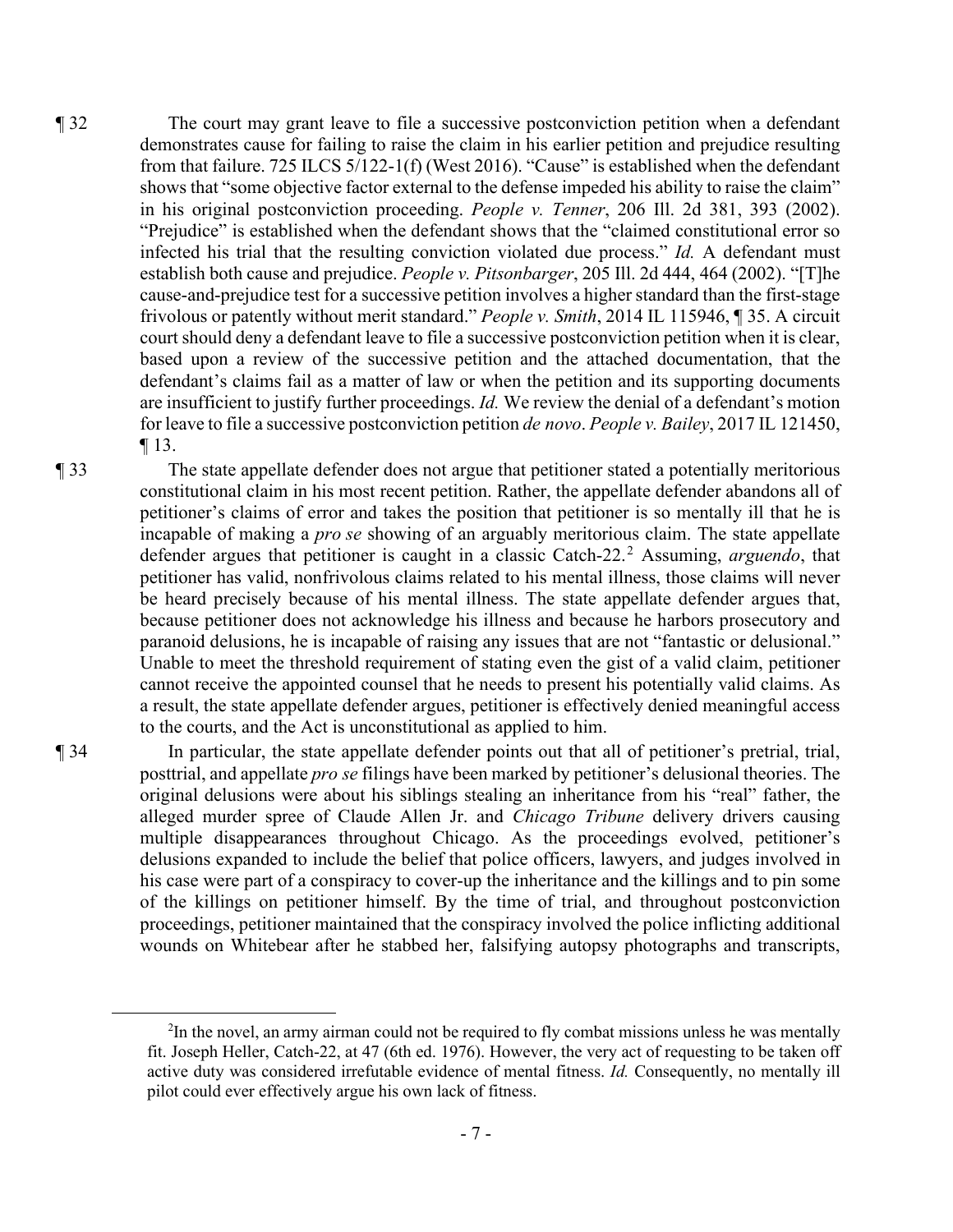planting a bloody shirt at the crime scene, and inducing an imposter to testify as Kenneth Brooks.

- ¶ 35 The state appellate defender argues persuasively that petitioner's mental illness prevents him from presenting any arguably meritorious claims at the first stage of postconviction proceedings. He appears to be so fixated on his delusional beliefs that he is unable to raise any issue that is not, as the circuit court observed, "fanciful." The fact that petitioner is able to articulate a constitutional violation is not enough; he must state a *nondelusional* constitutional violation. And the voluminous record indicates that he simply cannot.
- ¶ 36 Unable to advance to the second stage, petitioner is unable to receive the legal assistance that he would need to present any potentially valid claims that he has. The state appellate defender argues that we should find that the Act is unconstitutional as applied to petitioner because its application effectively denies him due process of law. Then we should we reverse the order denying petitioner leave to file his third successive postconviction petition and remand with instructions to appoint counsel to assess whether petitioner has any potentially meritorious claims.
- ¶ 37 Even if we were to agree that petitioner's mental illness prevents him from advancing past the first stage of postconviction proceedings,  $3$  we are unable to grant the requested relief; the as-applied constitutional challenge has been waived. The Act specifically provides that any claim not presented in an original or amended petition is waived. 725 ILCS 5/122-3 (West 2016). Waiver is unlike other procedural bars, which the judiciary may excuse.<sup>4</sup> *Pitsonbarger*, 205 Ill. 2d at 458. Our supreme court has stressed, in no uncertain terms, that *this* court does not have the supervisory authority to overlook the waiver of claims under the Act. See *People v. Jones*, 213 Ill. 2d 498, 508 (2004) ("Our detailed discussion of this issue is intended to stress that our appellate court is not free, as this court is under its supervisory authority, to excuse, in the context of postconviction proceedings, an appellate waiver caused by the failure of a defendant to include issues in his or her postconviction petition."). So although fundamental fairness may appear to be on the side of reversing and remanding this case with instructions to appoint counsel to review petitioner's potential claims, it is beyond our power to grant that relief.
- 

¶ 38 As to the claims that were actually raised in the petition, the state appellate defender makes no substantive argument. Indeed, a crucial element of the argument on the as-applied

 $3$ Although we do not reach this issue because it is waived, it is worth noting that we could make such a finding without repudiating our decision on direct appeal. On direct appeal, we held that the circuit court did not abuse its discretion by allowing petitioner to represent himself at trial. *Allen*, 401 Ill. App. 3d at 852. The precise issue before us at that time was not petitioner's mental fitness, but the circuit court's decision based on the knowledge available to it at the time. See *id.* at 853 ("The trial judge conducted the matter appropriately based on the information before the court."). We now have a much more complete record before us than was before the circuit court at the time of that decision, including the entire trial and posttrial proceedings to date.

<sup>&</sup>lt;sup>4</sup>The State also argues that the issue is forfeited because it was not raised on direct appeal or before the circuit court. However, the procedural bars of *res judicata* and forfeiture may be relaxed "where fundamental fairness so requires; where the alleged forfeiture stems from the incompetence of appellate counsel; or where facts relating to the claim do not appear on the face of the original appellate record." *People v. Blair*, 215 Ill. 2d 427, 450-51 (2005). Because the issue has been waived, we do not reach the question of whether fundamental fairness would require us to overlook petitioner's forfeiture.